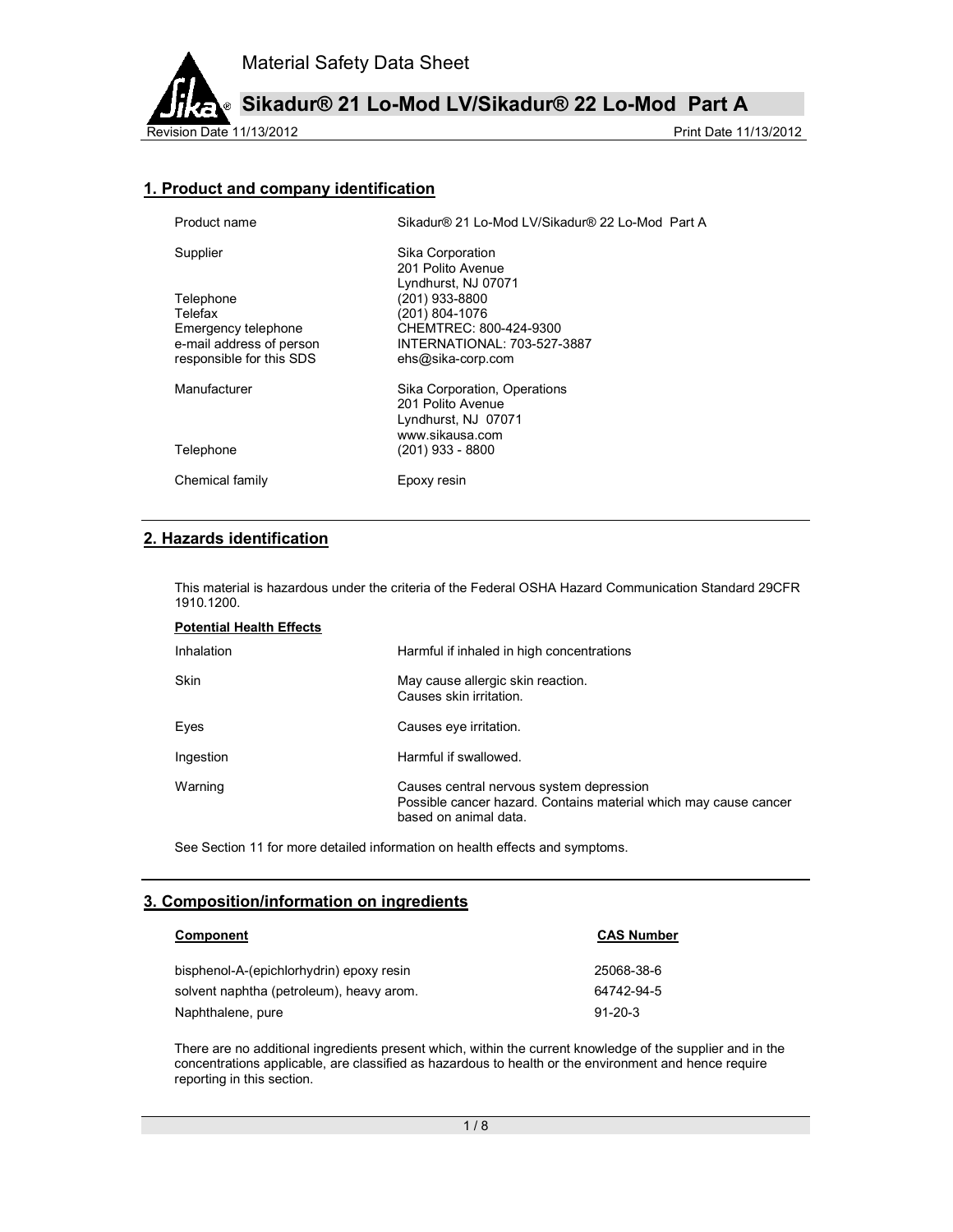

**Sikadur® 21 Lo-Mod LV/Sikadur® 22 Lo-Mod Part A**

Revision Date 11/13/2012 **Print Date 11/13/2012** 

## **4. First aid measures**

| <b>First aid procedures</b> |                                                                                                                                                                                                                                                       |
|-----------------------------|-------------------------------------------------------------------------------------------------------------------------------------------------------------------------------------------------------------------------------------------------------|
| Inhalation                  | If inhaled, remove to fresh air.<br>If breathing is difficult, trained personnel should give oxygen.<br>If not breathing, give artificial respiration.<br>Get medical attention.                                                                      |
| Skin contact                | In case of contact, immediately flush skin with soap and plenty of<br>water.<br>Remove contaminated clothing and shoes.<br>Wash clothing before reuse.<br>Get medical attention immediately if irritation develops and persists.                      |
| Eye contact                 | If easy to do, remove contact lens, if worn.<br>In case of contact, immediately flush eyes with plenty of water for at<br>least 15 minutes<br>Get medical attention.                                                                                  |
| Ingestion                   | If swallowed, contact a poison control center or physician<br>immediately.<br>Do NOT induce vomiting unless directed to do so by medical<br>personnel<br>Never give anything by mouth to an unconscious person.<br>Get medical attention immediately. |
| Notes to physician          |                                                                                                                                                                                                                                                       |
| Treatment                   | No specific treatment. Treat symptomatically. Contact poison<br>treatment specialist immediately if large quantities have been<br>ingested or inhaled.                                                                                                |

## **5. Fire-fighting measures**

| Fire fighting                  |                                                                                                                                                                                                                                                                                                                                                                                                                                 |
|--------------------------------|---------------------------------------------------------------------------------------------------------------------------------------------------------------------------------------------------------------------------------------------------------------------------------------------------------------------------------------------------------------------------------------------------------------------------------|
| Suitable extinguishing media   | Use water spray, alcohol-resistant foam, dry chemical or carbon<br>dioxide.                                                                                                                                                                                                                                                                                                                                                     |
| Unsuitable extinguishing media | none                                                                                                                                                                                                                                                                                                                                                                                                                            |
| Further information            | Collect contaminated fire extinguishing water separately. This must<br>not be discharged into drains.<br>Fire residues and contaminated fire extinguishing water must be<br>disposed of in accordance with local regulations.<br>Promptly isolate the scene by removing all persons from the vicinity<br>of the incident if there is a fire. No action shall be taken involving any<br>personal risk without suitable training. |

### **Protective equipment and precautions for firefighters**

| Special protective equipment for | Firefighters should wear appropriate protective equipment and self- |
|----------------------------------|---------------------------------------------------------------------|
| firefighters                     | contained breathing apparatus (SCBA) with a full face-piece         |
|                                  | operated in positive pressure mode.                                 |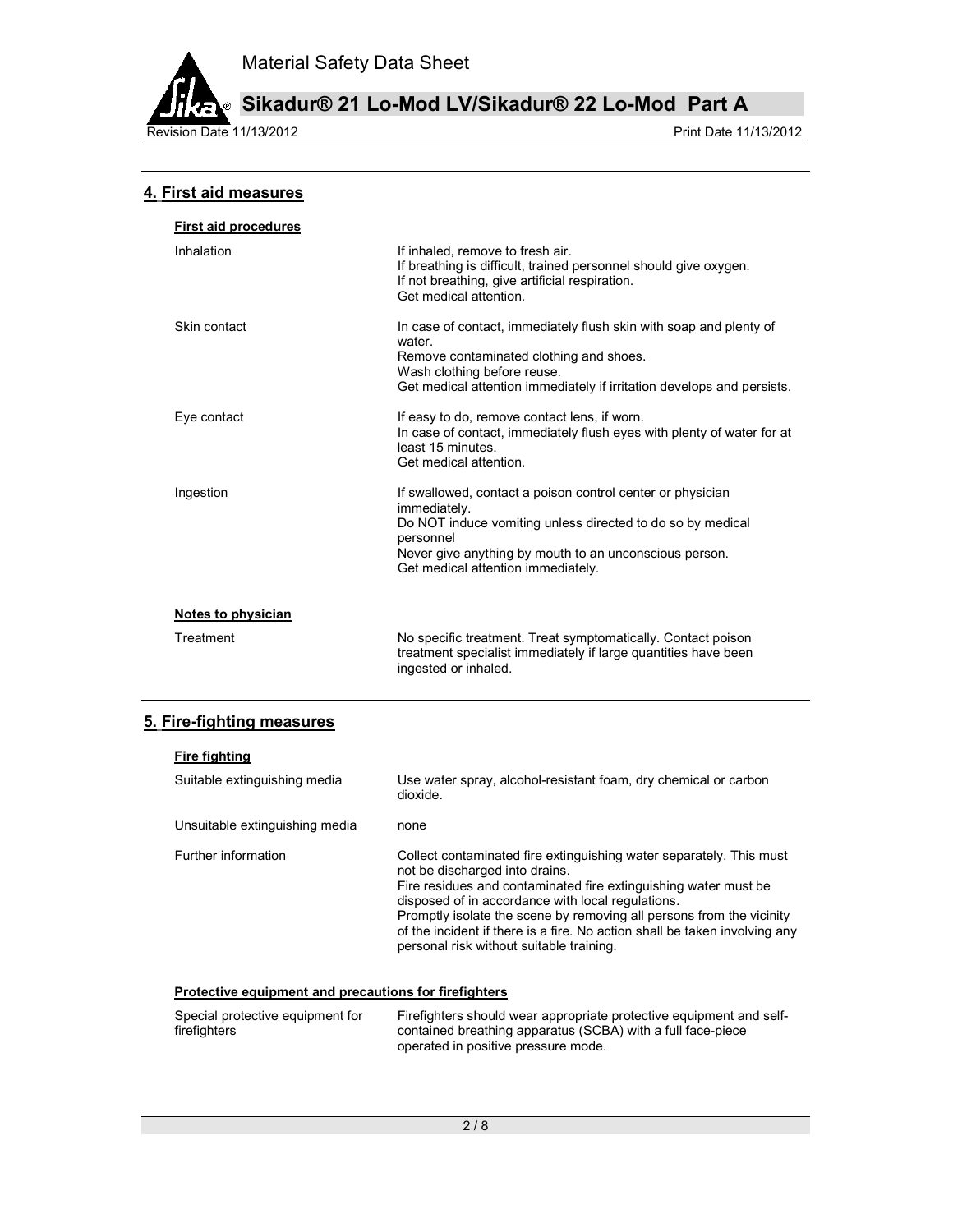

**Sikadur® 21 Lo-Mod LV/Sikadur® 22 Lo-Mod Part A**

Revision Date 11/13/2012 2012

# **6. Accidental release measures**

| Personal precautions                       | Use personal protective equipment.<br>Ensure adequate ventilation.<br>Evacuate personnel to safe areas.<br>No action shall be taken involving any personal risk without suitable<br>training.<br>Keep people away from and upwind of spill/leak.<br>Avoid breathing dust/ fume/ gas/ mist/ vapors/ spray.<br>Material can create slippery conditions. |
|--------------------------------------------|-------------------------------------------------------------------------------------------------------------------------------------------------------------------------------------------------------------------------------------------------------------------------------------------------------------------------------------------------------|
| Environmental precautions                  | Local authorities should be advised if significant spillages cannot be<br>contained.<br>Avoid dispersal of spilled material and runoff and contact with soil,<br>waterways, drains and sewers.                                                                                                                                                        |
| Methods for containment and<br>cleaning up | Contain spillage, soak up with non-combustible absorbent material,<br>(e.g. sand, earth, diatomaceous earth, vermiculite) and transfer to a<br>container for disposal according to local / national regulations (see<br>section 13).<br>Large spills should be collected mechanically (remove by pumping)<br>for disposal.                            |
| 7. Handling and storage                    |                                                                                                                                                                                                                                                                                                                                                       |
| Handling                                   | For personal protection see section 8.<br>Avoid inhalation, ingestion and contact with skin and eyes.<br>Smoking, eating and drinking should be prohibited in the application<br>area.                                                                                                                                                                |

| Storage | Keep containers tightly closed in a dry, cool and well-ventilated     |
|---------|-----------------------------------------------------------------------|
|         | place.                                                                |
|         | Keep in properly labeled containers.                                  |
|         | To maintain product quality, do not store in heat or direct sunlight. |
|         | Store in accordance with local regulations.                           |

# **8. Exposure controls/personal protection**

| <b>CAS Number</b> | Content % | Basis *            | Value       | <b>Exposure limit(s)/</b><br>Form of exposure |
|-------------------|-----------|--------------------|-------------|-----------------------------------------------|
| $91 - 20 - 3$     | $0.1 - 1$ | <b>ACGIH</b>       | <b>TWA</b>  | 10 ppm                                        |
|                   | $0.1 - 1$ | <b>ACGIH</b>       | <b>STEL</b> | 15 ppm                                        |
|                   | $0.1 - 1$ | OSHA <sub>P1</sub> | <b>TWA</b>  | 10 ppm<br>50 mg/m3                            |
|                   | $0.1 - 1$ | OSHA P0            | <b>TWA</b>  | 10 ppm<br>50 mg/m3                            |
|                   | $0.1 - 1$ | OSHA P0            | <b>STEL</b> | 15 ppm<br>75 mg/m3                            |
|                   |           |                    |             |                                               |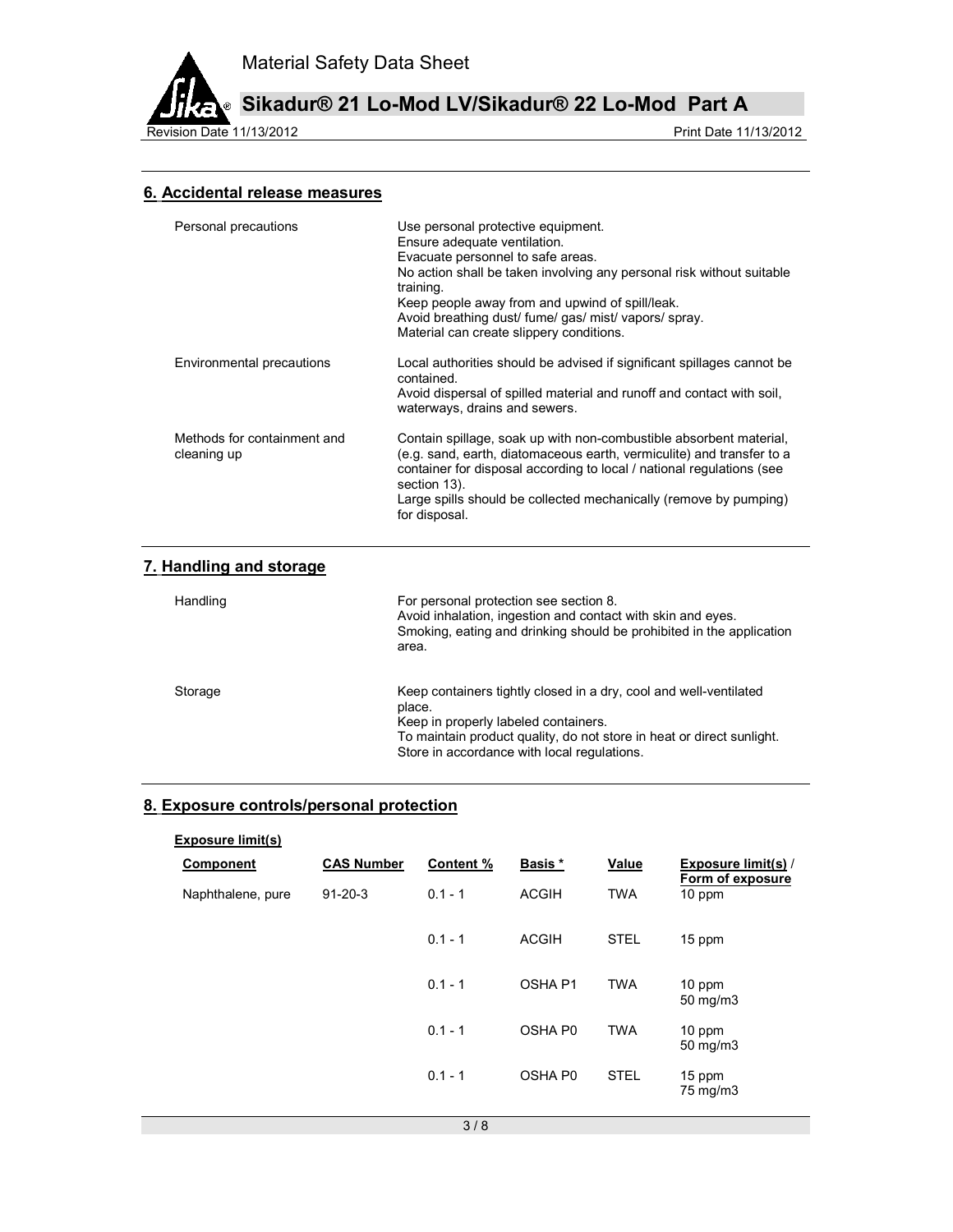

\* **Basis**

**Sikadur® 21 Lo-Mod LV/Sikadur® 22 Lo-Mod Part A**

| Basıs<br>ACGIH. Threshold Limit Values (TLV)<br>OSHA P0. Table Z-1, Limit for Air Contaminat (1989 Vacated Values)<br>OSHA P1. Permissible Exposure Limits (PEL), Table Z-1, Limit for Air Contaminant<br>OSHA P2. Permissible Exposure Limits (PEL), Table Z-2<br>OSHA Z3. Table Z-3, Mineral Dust |                                                                                                                                                                                                                                                                                                                                                                                                                                           |  |
|-----------------------------------------------------------------------------------------------------------------------------------------------------------------------------------------------------------------------------------------------------------------------------------------------------|-------------------------------------------------------------------------------------------------------------------------------------------------------------------------------------------------------------------------------------------------------------------------------------------------------------------------------------------------------------------------------------------------------------------------------------------|--|
| Engineering measures                                                                                                                                                                                                                                                                                | Use of adequate ventilation should be sufficient to control worker<br>exposure to airborne contaminants. If the use of this product<br>generates dust, fumes, gas, vapor or mist, use process enclosures,<br>local exhaust ventilation or other engineering controls to keep worker<br>exposure below any recommended or statutory limits.                                                                                                |  |
| Personal protective equipment                                                                                                                                                                                                                                                                       |                                                                                                                                                                                                                                                                                                                                                                                                                                           |  |
| Eye protection                                                                                                                                                                                                                                                                                      | Safety eyewear complying with an approved standard should be<br>used when a risk assessment indicates this is necessary.                                                                                                                                                                                                                                                                                                                  |  |
| Hand protection                                                                                                                                                                                                                                                                                     | Chemical-resistant, impervious gloves complying with an approved<br>standard should be worn at all times when handling chemical<br>products if a risk assessment indicates this is necessary.                                                                                                                                                                                                                                             |  |
| Skin and body protection                                                                                                                                                                                                                                                                            | Choose body protection according to the amount and concentration<br>of the dangerous substance at the work place.                                                                                                                                                                                                                                                                                                                         |  |
| Respiratory protection                                                                                                                                                                                                                                                                              | Use a properly fitted, air-purifying or air-fed respirator complying with<br>an approved standard if a risk assessment indicates this is<br>necessary.<br>The filter class for the respirator must be suitable for the maximum<br>expected contaminant concentration (gas/vapor/aerosol/particulates)<br>that may arise when handling the product. If this concentration is<br>exceeded, self-contained breathing apparatus must be used. |  |
| Hygiene measures                                                                                                                                                                                                                                                                                    | Avoid contact with skin, eyes and clothing.<br>Handle in accordance with good industrial hygiene and safety<br>practice.<br>Wash hands before breaks and immediately after handling the<br>product.<br>Remove contaminated clothing and protective equipment before<br>entering eating areas.<br>Wash thoroughly after handling.                                                                                                          |  |

# **9. Physical and chemical properties**

| <b>Appearance</b> |                                    |
|-------------------|------------------------------------|
| Form              | liquid                             |
| Color             | yellow                             |
| Odor              | aromatic                           |
|                   |                                    |
| Safety data       |                                    |
| Flash point       | 199.99 °F (93.33 °C)               |
| Density           | $1.1$ g/cm $3$<br>at 68 °F (20 °C) |
|                   | 4/8                                |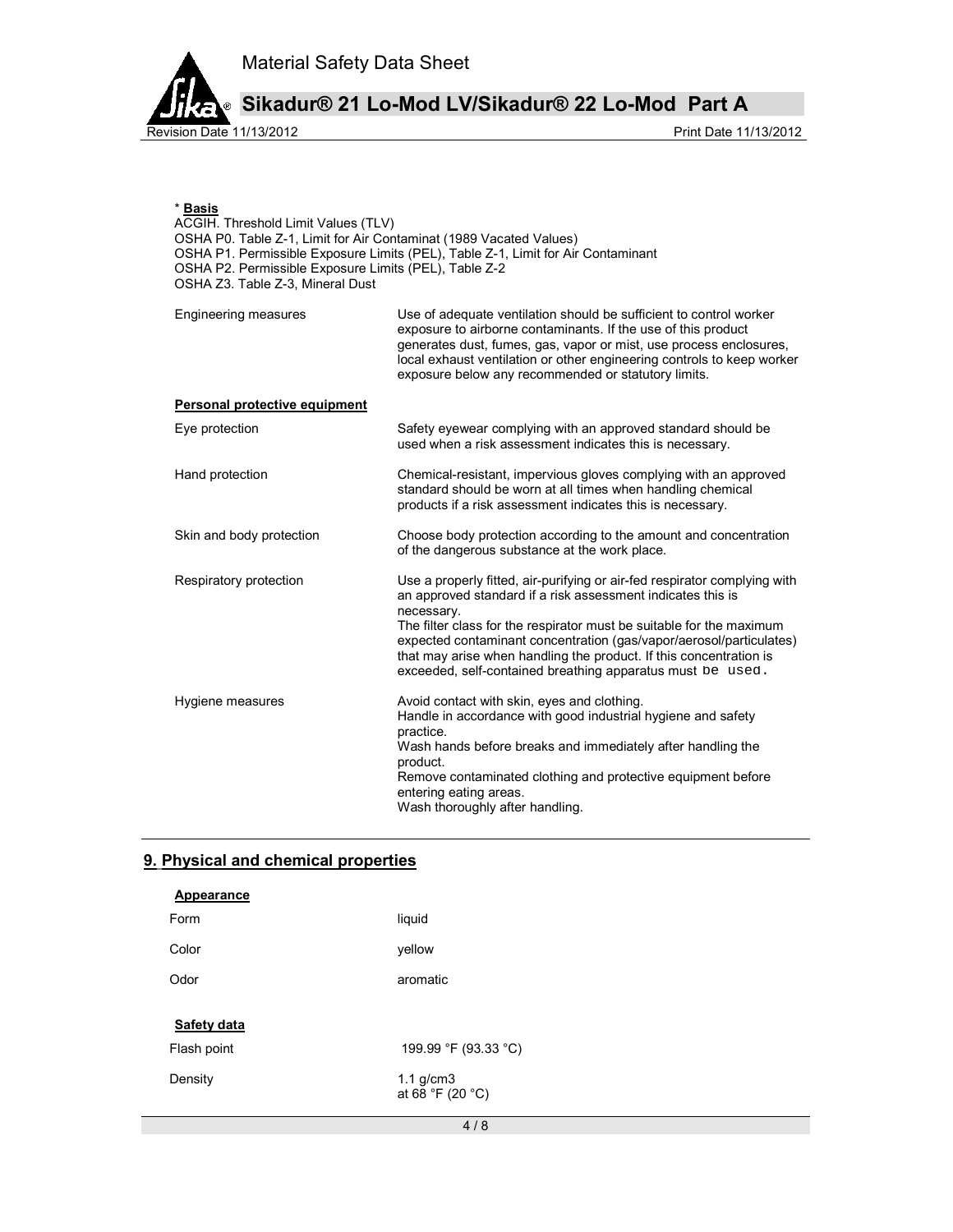



**Sikadur® 21 Lo-Mod LV/Sikadur® 22 Lo-Mod Part A**

Revision Date 11/13/2012

| 10. Stability and reactivity                |                                     |  |
|---------------------------------------------|-------------------------------------|--|
| Volatile organic compounds<br>(VOC) content | $<$ 50 q/l (A+B Combined)           |  |
| Viscosity, kinematic                        | $> 7$ mm $2/s$<br>at 104 °F (40 °C) |  |

| Stability                           | Stable under normal conditions.                                                                         |
|-------------------------------------|---------------------------------------------------------------------------------------------------------|
| Conditions to avoid                 | not applicable                                                                                          |
| Materials to avoid                  | not applicable                                                                                          |
| Hazardous decomposition<br>products | Under normal conditions of storage and use, hazardous<br>decomposition products should not be produced. |

# **11. Toxicological information**

| <b>Chronic Exposure</b> | Once sensitized, a severe allergic reaction may occur when<br>subsequently exposed to very low levels.<br>Reports have associated repeated and prolonged exposure to some<br>of the chemicals in this product with permanent brain liver, kidney<br>and nervous system damage. Intentional misuse by deliberate<br>concentration and inhalation of vapors may be harmful or fatal. |               |
|-------------------------|------------------------------------------------------------------------------------------------------------------------------------------------------------------------------------------------------------------------------------------------------------------------------------------------------------------------------------------------------------------------------------|---------------|
| Carcinogenicity         |                                                                                                                                                                                                                                                                                                                                                                                    |               |
| <b>IARC</b>             | Group 2B: Possibly carcinogenic to humans                                                                                                                                                                                                                                                                                                                                          |               |
|                         | Naphthalene, pure                                                                                                                                                                                                                                                                                                                                                                  | $91 - 20 - 3$ |
| <b>OSHA</b>             | not applicable                                                                                                                                                                                                                                                                                                                                                                     |               |
| <b>NTP</b>              | Reasonably anticipated to be a human carcinogen                                                                                                                                                                                                                                                                                                                                    |               |
|                         | Naphthalene, pure                                                                                                                                                                                                                                                                                                                                                                  | $91 - 20 - 3$ |
| ACGIH                   | not applicable                                                                                                                                                                                                                                                                                                                                                                     |               |

## **12. Ecological information**

| Other information | Do not empty into drains; dispose of this material and its container<br>in a safe way.                 |
|-------------------|--------------------------------------------------------------------------------------------------------|
|                   | Avoid dispersal of spilled material and runoff and contact with soil.<br>waterways, drains and sewers. |
|                   | Water polluting material.                                                                              |
|                   | Toxic to aquatic organisms, may cause long-term adverse effects in<br>the aquatic environment.         |
|                   | May be harmful to the environment if released in large quantities.                                     |

## **13. Disposal considerations**

| Waste disposal methods | Disposal of this product, solutions and any by-products should at all<br>times comply with the requirements of environmental protection and<br>waste disposal legislation and any regional local authority<br>requirements. |
|------------------------|-----------------------------------------------------------------------------------------------------------------------------------------------------------------------------------------------------------------------------|
|                        | 5/8                                                                                                                                                                                                                         |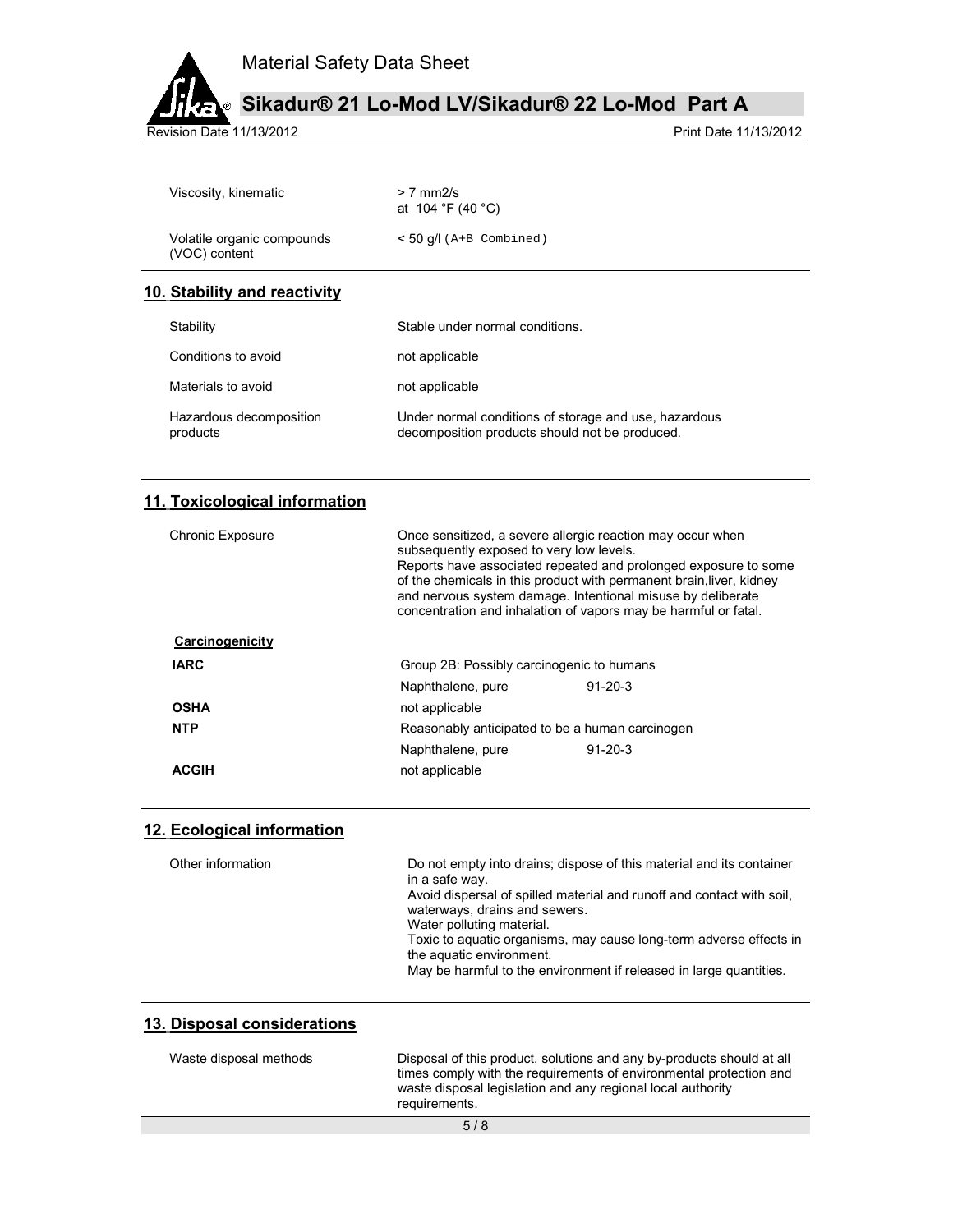



**Sikadur® 21 Lo-Mod LV/Sikadur® 22 Lo-Mod Part A**

Packaging Empty containers should be taken to an approved waste handling site for recycling or disposal.

# **14. Transport information**

**DOT**  Not regulated

### **IATA**

| UN number                                   | 3082                                                                                              |
|---------------------------------------------|---------------------------------------------------------------------------------------------------|
| Description of the goods                    | Environmentally hazardous substance, liquid, n.o.s.<br>(bisphenol-A-(epichlorhydrin) epoxy resin) |
| Class                                       | 9                                                                                                 |
| Packing group                               | Ш                                                                                                 |
| Labels                                      | 9                                                                                                 |
| Packing instruction (cargo<br>aircraft)     | 964                                                                                               |
| Packing instruction (passenger<br>aircraft) | 964                                                                                               |
| Packing instruction (passenger<br>aircraft) | Y964                                                                                              |
| <b>IMDG</b>                                 |                                                                                                   |
| UN number                                   | 3082                                                                                              |
| Description of the goods                    | ENVIRONMENTALLY HAZARDOUS SUBSTANCE, LIQUID, N.O.S.<br>(bisphenol-A-(epichlorhydrin) epoxy resin) |
| Class                                       | 9                                                                                                 |
| Packing group                               | Ш                                                                                                 |
| Labels                                      | 9                                                                                                 |
| EmS Number 1                                | F-A                                                                                               |
| EmS Number 2                                | $S-F$                                                                                             |
| Marine pollutant                            | yes                                                                                               |

DOT & Domestic Aircraft: As per 49 CFR 171.4, Non-bulk materials (<119 Gal) are excepted from being classed as a Marine Pollutant.

IATA: For Limited Quantity provisions reference IATA DGR Section 2.7 and other applicable sections. IMDG: For Limited Quantity special provisions reference IMDG Code Chapter 3.4

### **15. Regulatory information**

#### **Federal Regulations**

| <b>TSCA Status</b>   | On TSCA Inventory     |
|----------------------|-----------------------|
| SARA 311/312 Hazards | Acute Health Hazard   |
|                      | Chronic Health Hazard |

#### **EPCRA - Emergency Planning Community Right - To - Know**

**SARA 302 Ingredients** not applicable<br> **SARA 313 Ingredients** not applicable **SARA 313 Ingredients** 

**Clean Air Act**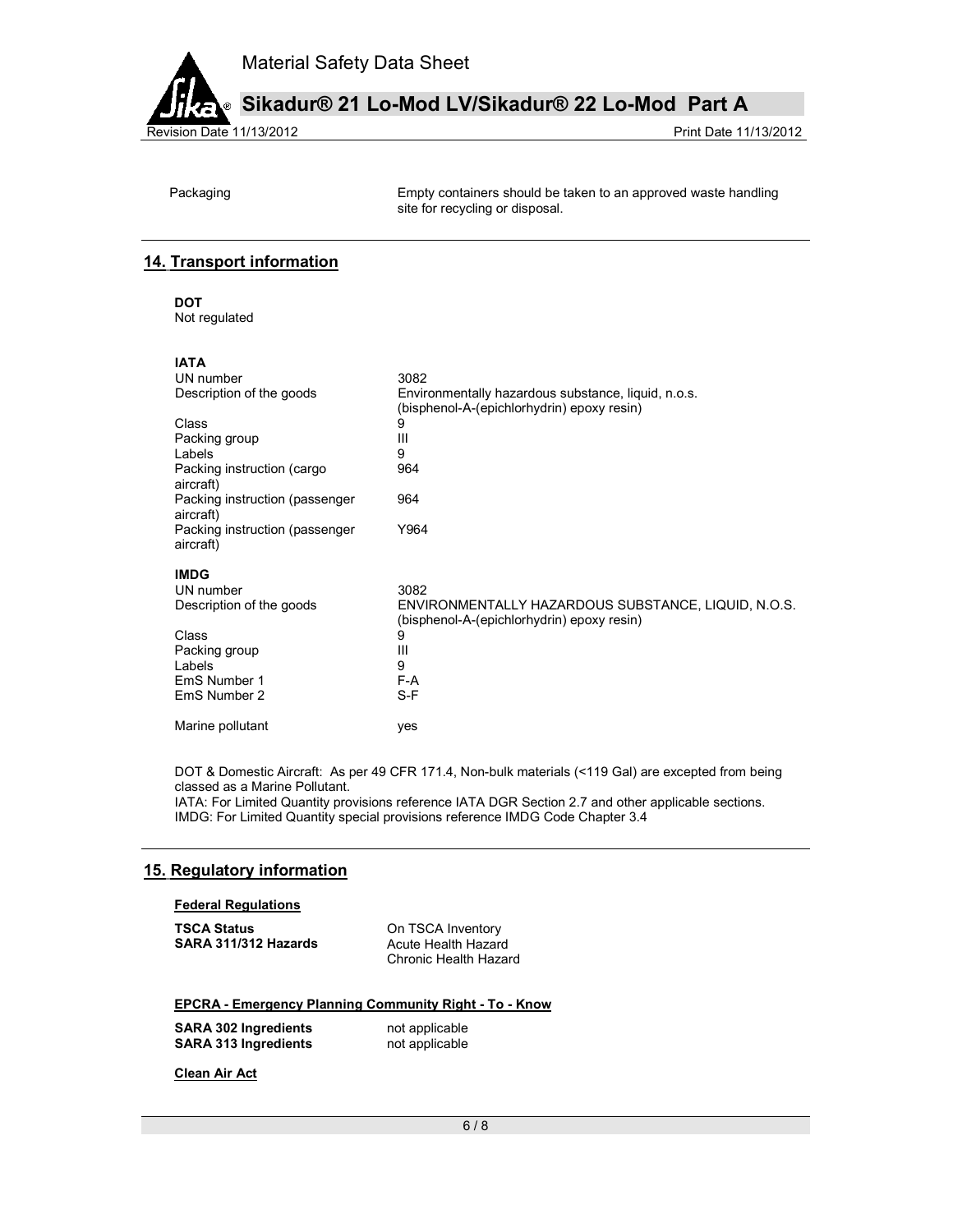

Revision Date 11/13/2012 Print Date 11/13/2012

**Ozone-Depletion Potential** This product neither contains, nor was manufactured with a Class I or Class II ODS as defined by the U.S. Clean Air Act Section 602 (40 CFR 82, Subpt. A, App.  $A + B$ ).

**This product does not contain any hazardous air pollutants (HAP), as defined by the U.S. Clean Air Act Section 12 (40 CFR 61).** 

**This product does not contain any chemicals listed under the U.S. Clean Air Act Section 112(r) for Accidental Release Prevention (40 CFR 68.130, Subpart F).** 

#### **State Regulations**

**California Prop. 65 Ingredients** 

 WARNING! This product contains a chemical known in the State of California to cause cancer.

#### **16. Other information**

**HMIS Classification** 

| <b>Health</b>              |  |
|----------------------------|--|
| <b>Flammability</b>        |  |
| <b>Physical Hazard</b>     |  |
| <b>Personal Protection</b> |  |

**NFPA Classification** 



**Caution:** HMIS®' ratings and NFPA ratings are based on a 0-4 rating scale, with 0 representing minimal hazards or risks, and 4 representing significant hazards or risks. Although HMIS<sup>®</sup> and NFPA ratings are not required on MSDSs under 29 CFR 1910.1200, the preparer may choose to provide them. HMIS<sup>®</sup> and NFPA ratings are to be used with a fully implemented HMIS<sup>®'</sup> and NFPA program. HMIS<sup>®</sup> is a registered mark of the National Paint & Coatings Association (NPCA). NFPA or the National Fire Protection Association is a private non-profit organization and an authoritative source of technical background, data, and consumer advice on fire protection, problems and prevention. Please note HMIS<sup>®</sup> attempts to convey full health warning information to all employees while NFPA is meant primarily for fire fighters and other emergency responders.

#### **Notes to Reader**

The information contained in this Material Safety Data Sheet applies only to the actual Sika Corporation ("Sika") product identified and described herein. This information is not intended to address, nor does it address the use or application of the identified Sika product in combination with any other material, product or process. All of the information set forth herein is based on technical data regarding the identified product that Sika believes to be reliable as of the date hereof. Prior to each use of any Sika product, the user must always read and follow the warnings and instructions on the product's current Technical Data Sheet, product label and Material Safety Data Sheet for each Sika product, which are available at web site and/or telephone number listed in Section 1 of this MSDS.